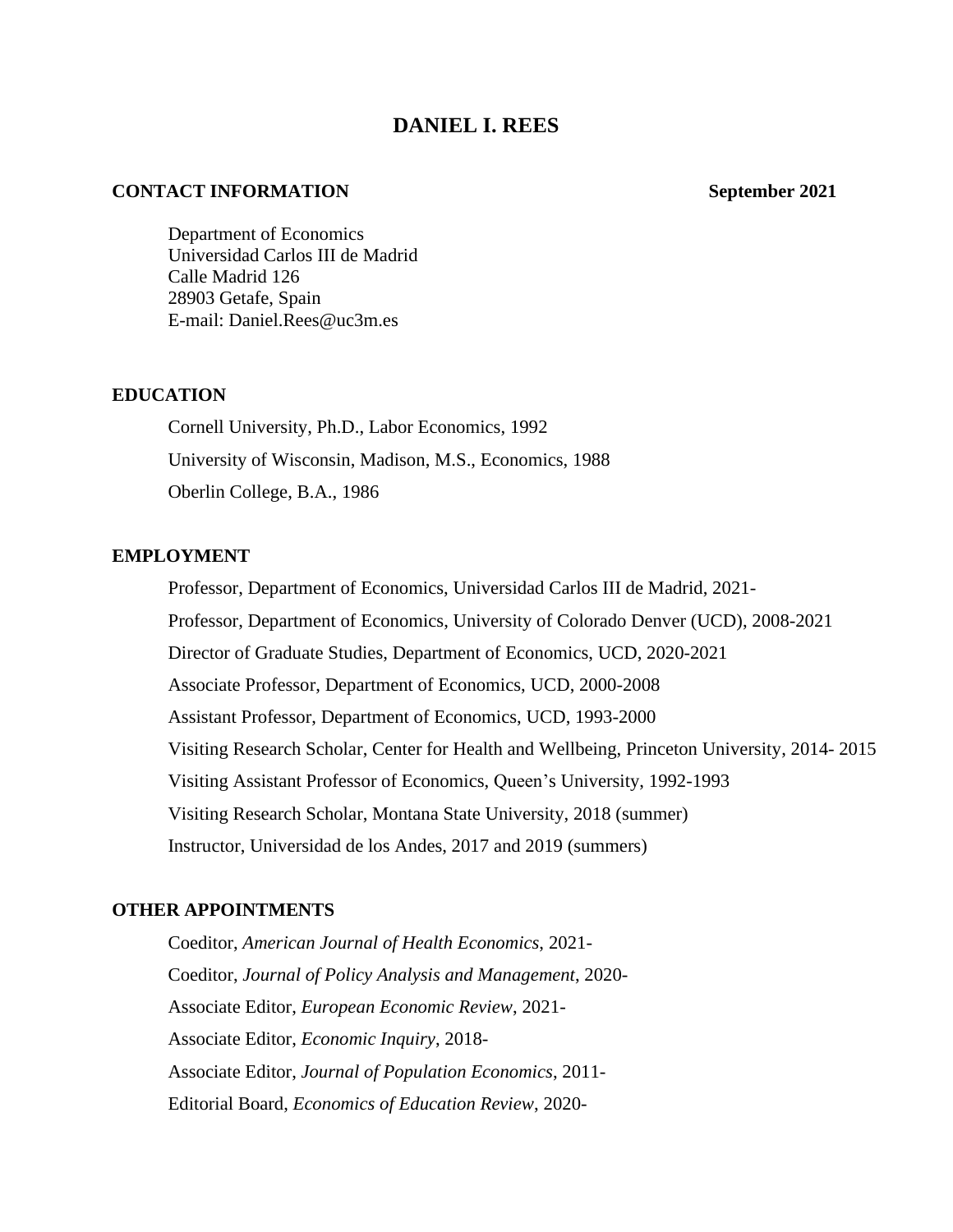Research Fellow, Institute for the Study of Labor (IZA), 2011- Research Associate, National Bureau of Economic Research, 2019-2021 Editor-in-Chief, *Economics of Education Review*, 2014-2019 Associate Editor, *IZA World of Labor*, 2013-2018 Associate Editor, *Economics and Human Biology*, 2011-2013 Associate Editor, *Economics of Education Review*, 2009-2013

# **JOURNAL ARTICLES**

- 1. Anderson, D. Mark, Kerwin Kofi Charles, and Daniel I. Rees. Forthcoming. "Re-Examining the Contribution of Public Health Efforts to the Decline in Urban Mortality." *American Economic Journal: Applied Economics*.
- 2. Anderson, D. Mark, and Daniel I. Rees. Forthcoming. "The Public Health Effects of Legalizing Marijuana." *Journal of Economic Literature*.
- 3. Anderson, D. Mark, Daniel I. Rees, Joseph J. Sabia, and Samuel Safford. Forthcoming. "The Legalization of Marijuana and Marijuana Use among U.S. High School Students: New Estimates Based on the Youth Risk Behavior Surveys, 1993-2019." *JAMA Network Open*.
- 4. Mansour, Hani, Daniel I. Rees, Bryson M. Rintala, and Nathan N. Wozny. Forthcoming. "The Effects of Professor Gender on the Post-Graduation Outcomes of Female Students." *Industrial and Labor Relations Review*.
- 5. Anderson, D. Mark, Kerwin Kofi Charles, Daniel I. Rees, and Tianyi Wang. 2021. "Water Purification Efforts and the Black-White Infant Mortality Gap, 1906-1930." *Journal of Urban Economics*, Vol. 122, Article 103329.
- 6. Anderson, D. Mark, Ryan Brown, Kerwin Kofi Charles, and Daniel I. Rees. 2020. "Occupational Licensing and Maternal Health: Evidence from Early Midwifery Laws." *Journal of Political Economy*, Vol. 128, No. 11, pp. 4337–4383.
- 7. Anderson, D. Mark, Benjamin Crost, and Daniel I. Rees. 2020. "Do Economic Downturns Fuel Racial Animus?" *Journal of Economic Behavior and Organization*, Vol. 175, pp. 9-18.
- 8. Anderson, D. Mark, Daniel I. Rees, and Tianyi Wang. 2020. "The Phenomenon of Summer Diarrhea and its Waning." *Explorations in Economic History*, Vol. 78, Article 101341.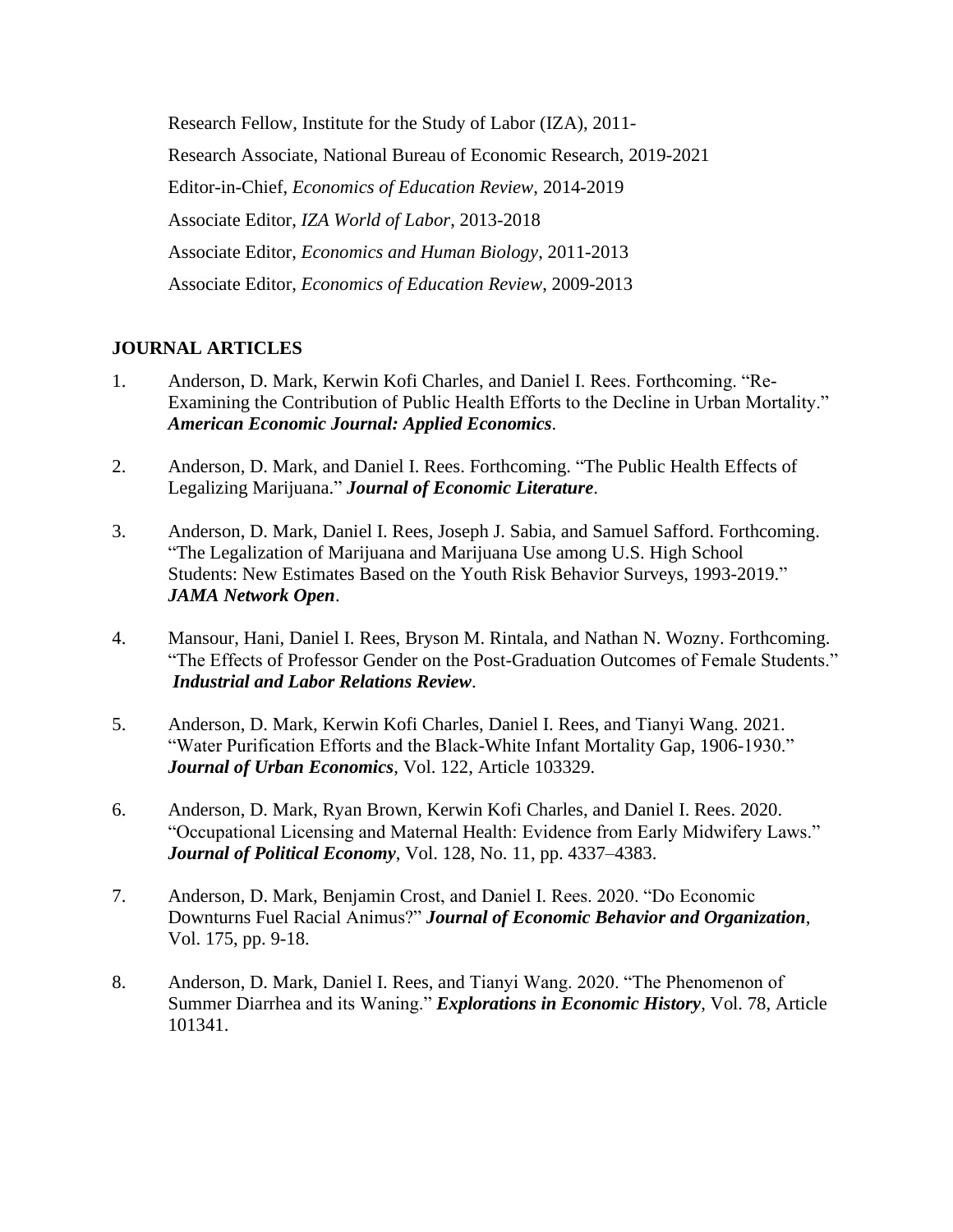- 9. Crost, Benjamin, Joseph H. Felter, Hani Mansour, and Daniel I. Rees. 2020. "Narrow Incumbent Victories and Post-Election Conflict: Evidence from the Philippines." *World Bank Economic Review*, Vol. 34, No. 3, pp. 767-789.
- 10. Anderson, D. Mark, Kerwin Kofi Charles, Claudio Las Heras Olivares, and Daniel I. Rees. 2019. "Was the First Public Health Campaign Successful? The Tuberculosis Movement and its Effect on Mortality." *American Economic Journal: Applied Economics*, Vol. 11, No. 2, pp. 143-175.
- 11. Anderson, D. Mark, Benjamin Hansen, Daniel I. Rees, and Joseph J. Sabia. 2019. "Marijuana Laws and Teen Marijuana Use: New Estimates from the Youth Risk Behavior Surveys." *JAMA Pediatrics*, Vol. 173, No. 9, pp. 879-881.
- 12. Courtemanche, Charles, Andrew Friedson, and Daniel I. Rees. 2019. "Association of Ambulance Utilization in New York City with the Implementation of the Affordable Care Act." *JAMA Network Open*, Vol. 2, No. 6: e196419.
- 13. Courtemanche, Charles, Andrew Friedson, Andrew P. Koller, and Daniel I. Rees. 2019. "The Affordable Care Act and Ambulance Response Times." *Journal of Health Economics*, Vol. 67, Article 102213.
- 14. Rees, Daniel I. 2019. "Does Substance Use Affect Academic Performance?" *IZA World of Labor*. Article 66, doi: 10.15185/izawol.66.v2.
- 15. Rees, Daniel I., Joseph J. Sabia, Laura M. Argys, Dhaval Dave, and Joshua Latshaw. 2019. "With a Little Help from My Friends: The Effects of Naloxone Access and Good Samaritan Laws on Opioid-Related Deaths." *Journal of Law and Economics*, Vol. 62, No. 1, pp. 1-27.
- 16. Anderson, D. Mark, Benjamin Crost, and Daniel I. Rees. 2018. "Wet Laws, Drinking Establishments, and Violent Crime." *Economic Journal*, Vol. 128, No. 611, pp. 1333- 1366.
- 17. Anderson, D. Mark, Daniel I. Rees, and Erdal Tekin. 2018. "Medical Marijuana Laws and Workplace Fatalities in the United States." *International Journal of Drug Policy*, Vol. 60, pp. 33-39.
- 18. Crost, Benjamin, Claire Duquennois, Joseph H. Felter, and Daniel I. Rees. 2018. "Climate Change, Agricultural Production and Civil Conflict: Evidence from the Philippines." *Journal of Environmental Economics and Management*, Vol. 88, pp. 379- 395.
- 19. Anderson, D. Mark, Lindsay L. Carlson, and Daniel I. Rees. 2017. "Booster Seat Effectiveness among Older Children: Evidence from Washington State." *American Journal of Preventive Medicine*, Vol. 53, No. 2, pp. 210-215.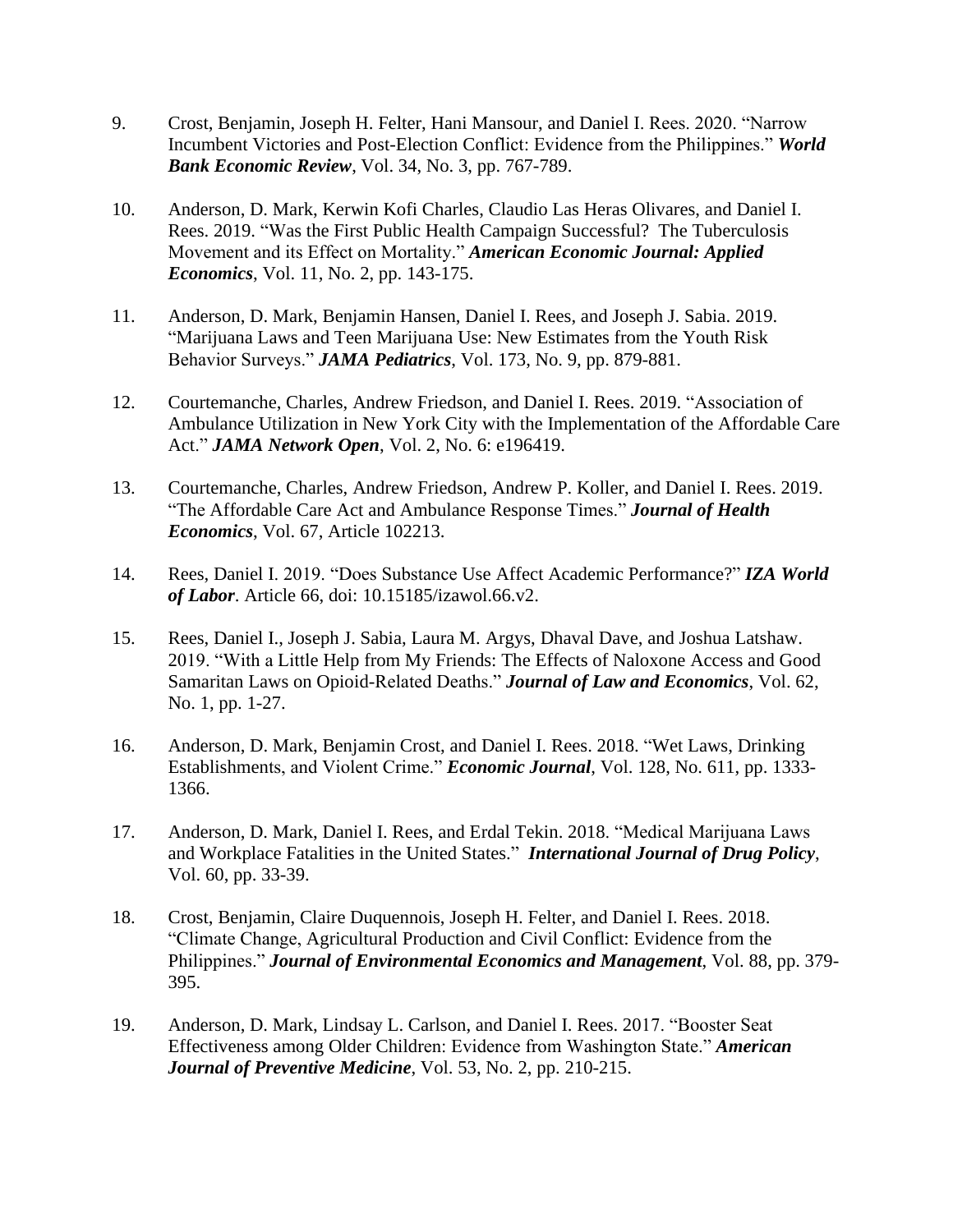- 20. Carpenter, Christopher S., Chandler B. McClellan, and Daniel I. Rees. 2017. "Economic Conditions, Illicit Drug Use, and Substance Use Disorders in the United States." *Journal of Health Economics*, Vol. 52, pp. 63-73.
- 21. Duncan, Brian, Hani Mansour, and Daniel I. Rees. 2017. "It's Just a Game: The Super Bowl and Low Birth Weight." *Journal of Human Resources*, Vol. 52, No. 4, pp. 946- 978.
- 22. Hansen, Benjamin, Joseph J. Sabia, and Daniel I. Rees. 2017. "Have Cigarette Taxes Lost their Bite? New Estimates of the Relationship between Cigarette Taxes and Youth Smoking." *American Journal of Health Economics*, Vol. 3, No. 1, pp. 60-75.
- 23. Anderson, D. Mark, Benjamin Hansen, and Daniel I. Rees. 2015. "Medical Marijuana Laws and Teen Marijuana Use." *American Law and Economics Review*, Vol. 17, No. 2, pp. 495-528.
- 24. Anderson, D. Mark, and Daniel I. Rees. 2015. "Deployments, Combat Exposure, and Crime." *Journal of Law and Economics*, Vol. 58, No 1, pp. 235-267.
- 25. Anderson, D. Mark, and Daniel I. Rees. 2015. "Per Se Drugged Driving Laws and Traffic Fatalities." *International Review of Law and Economics*, Vol. 42, pp. 122-134.
- 26. Rees, Daniel I., and Joseph J. Sabia. 2015. "Migraine Headache and Labor Market Outcomes." *Health Economics*, Vol. 24, No. 6, pp. 659-671.
- 27. Sabia, Joseph J., and Daniel I. Rees. 2015. "Body Weight, Mental Health Capital, and Academic Achievement." *Review of Economics of the Household*, Vol. 13, No. 3, pp 653-684.
- 28. Anderson, D. Mark, and Daniel I. Rees. 2014. "The Legalization of Recreational Marijuana: How Likely is the Worst-Case Scenario?" *Journal of Policy Analysis and Management*, Vol. 33, No. 1, pp. 221-232.
- 29. Anderson, D. Mark, and Daniel I. Rees. 2014. "The Role of Dispensaries: The Devil *is* in the Details." *Journal of Policy Analysis and Management*, Vol. 33, No. 1, pp. 235-240.
- 30. Anderson, D. Mark, Daniel I. Rees, and Joseph J. Sabia. 2014. "Medical Marijuana Laws and Suicides by Gender and Age." *American Journal of Public Health*, Vol. 104, No. 12, pp. 2369-2376.
- 31. Fox, David, Elizabeth J. Campagna, Joel Friedlander, David A. Partrick, Daniel I. Rees, and Allison Kempe. 2014. "National Trends and Outcomes of Pediatric Gastrostomy Tube Placement." *Journal of Pediatric Gastroenterology and Nutrition*, Vol. 59, No. 5, pp. 582-588.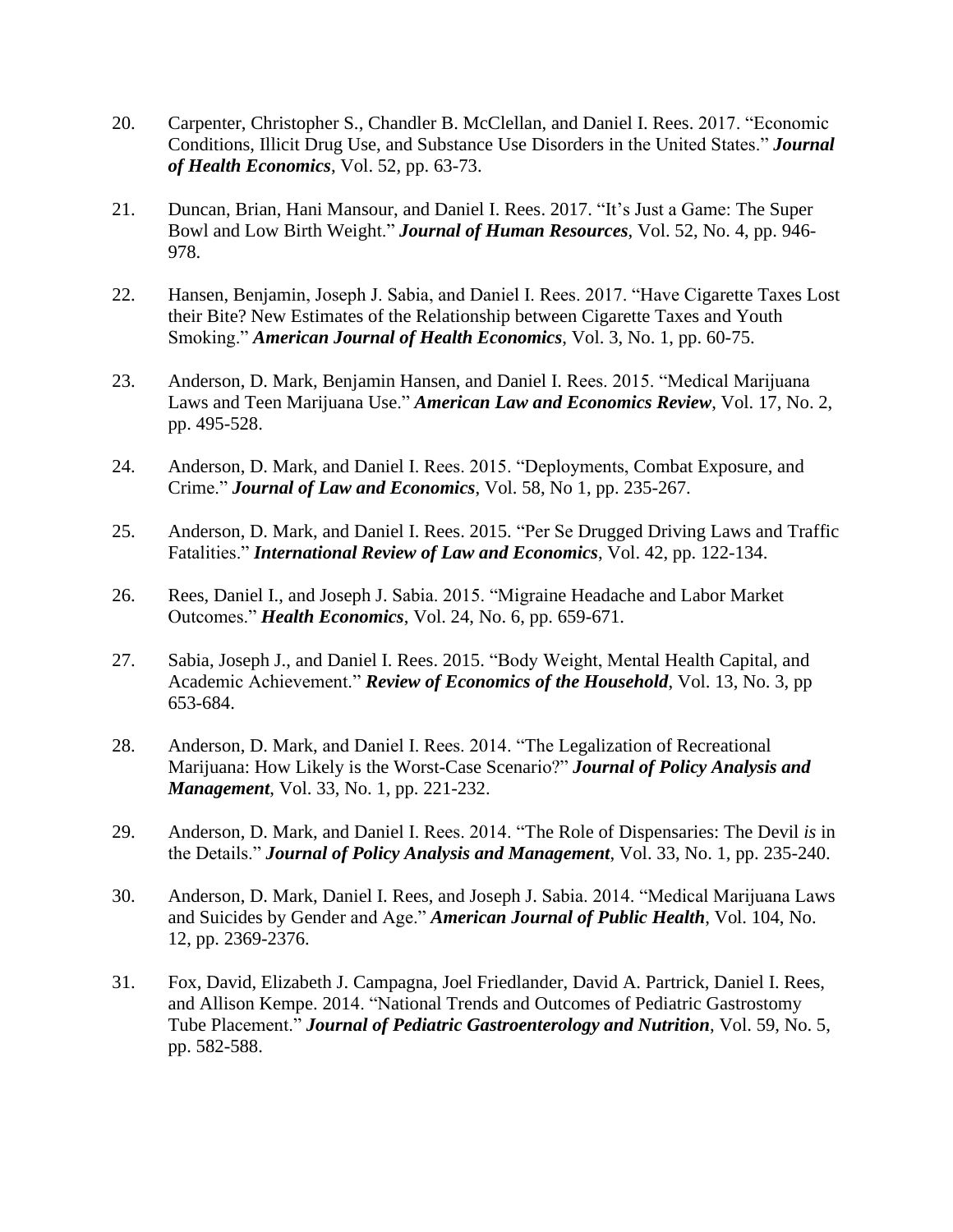- 32. McKinnish, Terra, Daniel I. Rees, and Peter H. Langlois. 2014. "Seasonality in Birth Defects, Agricultural Production and Urban Location." *Economics and Human Biology*, Vol. 15 (December), pp. 120-128.
- 33. Rees, Daniel I., and Joseph J. Sabia. 2014. "The Kid's Speech: The Effect of Stuttering on Human Capital Acquisition." *Economics of Education Review*, Vol. 38 (February), pp. 76-88.
- 34. Roblin, Douglas W., Debra P. Ritzwoller, Daniel I. Rees, Nikki M. Carroll, Anping Chang, and Matthew F. Daley. 2014. "The Influence of Deductible Health Plans on Receipt of the Human Papillomavirus Vaccine Series." *Journal of Adolescent Health*, Vol. 54, No. 3, pp. 275-281.
- 35. Anderson, D. Mark, Benjamin Hansen, and Daniel I. Rees. 2013. "Medical Marijuana Laws, Traffic Fatalities, and Alcohol Consumption." *Journal of Law and Economics*, Vol. 56, No. 2, pp. 333-369.
- 36. Crost, Benjamin, and Daniel I. Rees. 2013. "The Minimum Legal Drinking Age and Marijuana Use: New Estimates from the NLSY97." *Journal of Health Economics*, Vol. 32, No. 2, pp. 472-474.
- 37. Hansen, Benjamin, Daniel I. Rees, and Joseph J. Sabia. 2013. "Cigarette Taxes and How Youth Obtain Cigarettes." *National Tax Journal*, Vol. 66, No. 2, pp. 371-394.
- 38. Peters, Christina R., Daniel I. Rees, and Rey Hernández-Julián. 2013. "The Tradeoff between Family Size and Child Health in Rural Bangladesh." *Eastern Economic Journal*, Vol. 40, No. 1, pp. 71-95.
- 39. Rees, Daniel I., and Joseph J. Sabia. 2013. "Forced Intercourse, Mental Health, and Human Capital." *Southern Economic Journal*, Vol. 80, No. 2, pp. 324-344.
- 40. Sabia, Joseph J., and Daniel I. Rees. 2013. "The Effect of Parental Involvement Laws on Youth Suicide." *Economic Inquiry*, Vol. 51, No. 1, pp. 620-636.
- 41. Mansour, Hani, and Daniel I. Rees. 2012. "Armed Conflict and Birth Weight: Evidence from the al-Aqsa Intifada." *Journal of Development Economics*, Vol. 99, No. 1, pp. 190- 199.
- 42. Sabia, Joseph J., and Daniel I. Rees. 2012. "Body Weight and Wages: Evidence from Add Health." *Economics and Human Biology*, Vol. 10. No. 1, pp. 14-19.
- 43. Sabia, Joseph J., and Daniel I. Rees. 2012. "Does the Number of Sex Partners Affect Educational Attainment?" *Journal of Population Economics*, [Vol. 25,](http://www.springerlink.com/content/0933-1433/25/1/) No. 1, pp. 89-118.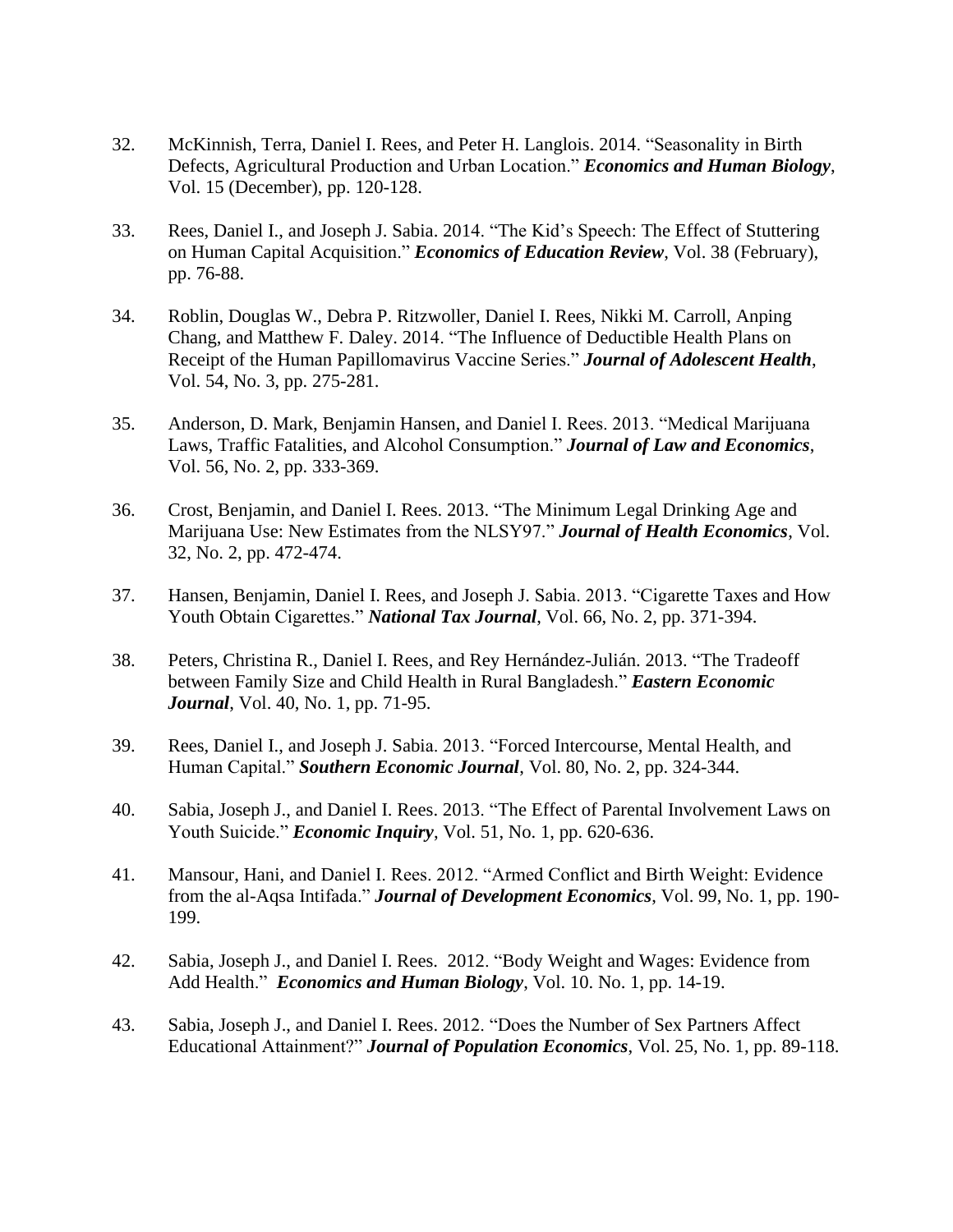- 44. Argys, Laura M., Susan L. Averett, and Daniel I. Rees. 2011. "Older Siblings and Adolescent Risky Behavior: Does Parenting Play a Role?" *Journal of Population Economics*, Vol. 24, No. 3, pp. 957-978.
- 45. Eide, Eric R., and Daniel I. Rees. 2011. "Introduction to the Special Issue on Education and Health." *Economics of Education Review*, Vol. 30, No. 5, pp. 775-777.
- 46. Fox, David, Elaine Morrato, Elizabeth J. Campagna, Daniel I. Rees, L. Miriam Dickinson, David A. Partrick, and Allison Kempe. 2011. "Outcomes of Laparoscopic Fundoplication in Children's Hospitals: 2005-2008." *Pediatrics*, Vol. 127, No. 5, pp. 872- 880.
- 47. Rees, Daniel I., and Joseph J. Sabia. 2011. "The Effect of Migraine Headache on Educational Attainment." *Journal of Human Resources*, Vol. 46, No. 2, pp. 317-332.
- 48. Sabia, Joseph J., and Daniel I. Rees. 2011. "Individual Heterogeneity and Reverse Causality in the Relationship between Migraine Headache and Educational Attainment." *Economics of Education Review*, Vol. 30, No. 5, pp. 913-923.
- 49. Sabia, Joseph J., and Daniel I. Rees. 2011. "The Effect of Adolescent Body Weight on Sexual Activity." *Health Economics*, Vol. 20, No. 11, pp. 1330-1348.
- 50. Sabia, Joseph J., and Daniel I. Rees. 2011. "Boys will be Boys: Are there Gender Differences in the Effect of Sexual Abstinence on Schooling?" *Health Economics*, Vol. 20, No. 3, pp. 287-305.
- 51. Rees, Daniel I., and Joseph J. Sabia. 2010. "Body Weight and Smoking Initiation: Evidence from Add Health." *Journal of Health Economics*, Vol. 29, No. 5, pp. 774-777.
- 52. Rees, Daniel I., and Joseph J. Sabia. 2010. "Sports Participation and Academic Performance: Evidence from the National Longitudinal Study of Adolescent Health." *Economics of Education Review*, Vol. 29, No. 5, pp. 751-759.
- 53. Rees, Daniel I., and Joseph J. Sabia. 2010. "Exercise and Adolescent Mental Health: New Evidence from Longitudinal Data." *Journal of Mental Health Policy and Economics*, Vol. 13, No. 1, pp. 13-25.
- 54. Sabia, Joseph J., and Daniel I. Rees. 2009. "The Effect of Sexual Abstinence on Educational Attainment." *Demography*, Vol. 46, No. 4, pp. 695-715.
- 55. Sen, Bisakha, Susan L. Averett, Laura M. Argys, and Daniel I. Rees. 2009. "The Effect of Substance Use on the Delinquent Behavior of Adolescents." *Applied Economics Letters*, Vol. 16, No. 17, pp. 1721-1729.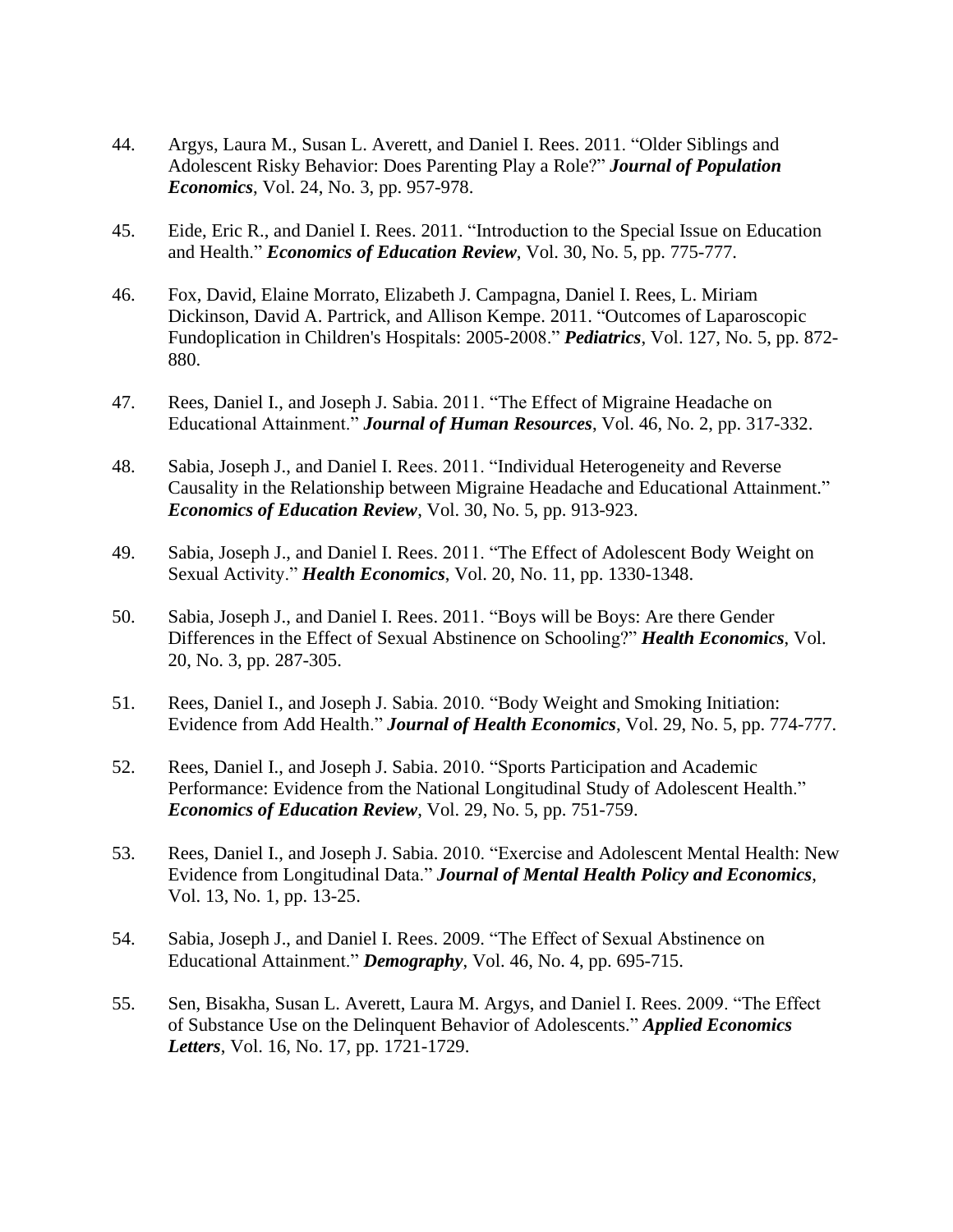- 56. Rees, Daniel I., Joseph J. Sabia, and Laura M. Argys. 2009. "A Head above the Rest: The Relationship between Adolescent Height and Psychological Wellbeing." *Economics and Human Biology*, Vol. 7, No. 2, pp. 217-228.
- 57. Rees, Daniel I., and Joseph J. Sabia. 2009. "The Effect of Breastfeeding on Educational Attainment: Evidence from Sibling Data." *Journal of Human Capital*, Vol. 3, No. 1, pp. 43-72.
- 58. Rees, Daniel I., and Kevin T. Schnepel. 2009. "College Football Games and Crime." *Journal of Sports Economics*, Vol. 10, No. 1, pp. 68-87.
- 59. Sabia, Joseph J., and Daniel I. Rees. 2008. "The Effect of Adolescent Virginity Status on Psychological Well-Being." *Journal of Health Economics*, Vol. 27, No. 5, pp. 1368- 1381.
- 60. Argys, Laura M., and Daniel I. Rees. 2008. "Searching for Peer Effects: A Test of the Contagion Hypothesis." *The Review of Economics and Statistics*, Vol. 90, No. 3, pp. 442-458.
- 61. Rees, Daniel I., Elizabeth Lopez, Susan L. Averett, and Laura M. Argys. 2008. "Birth Order and Participation in School Sports and Other Extracurricular Activities." *Economics of Education Review*, Vol. 27, No. 3, pp. 354-362.
- 62. Sabia, Joseph J., and Daniel I. Rees. 2008. "Youth Smoking and Addiction: Evaluating the Wisdom and Efficacy of Government Intervention." *Expert Review of Pharmacoeconomics and Outcomes Research***,** Vol. 8, No. 3, pp. 213-217.
- 63. Rees, Daniel I., and Joseph J. Sabia. 2007. "The Relationship between Abortion and Depression: New Evidence from the Fragile Families and Child Wellbeing Study." *Medical Science Monitor*, Vol. 13, No. 10, pp. CR430-436.
- 64. Argys, Laura M., Daniel I. Rees, Susan L. Averett, and Benjama Witoonchart. 2006. "Birth Order and Risky Adolescent Behavior." *Economic Inquiry*, Vol. 44, No. 2, pp. 215-233.
- 65. Mocan, H. Naci, and Daniel I. Rees. 2005. "Economic Conditions, Deterrence and Juvenile Crime: Evidence from Micro Data." *American Law and Economics Review*, Vol. 7, No. 2, pp. 319-349.
- 66. Duncan, Brian, and Daniel I. Rees. 2005. "The Effect of Smoking on Depressive Symptomatology: A Reexamination of the Data from the National Longitudinal Study of Adolescent Health." *American Journal of Epidemiology*, Vol. 162, No. 5, pp. 461-470.
- 67. Susan L. Averett, Daniel I. Rees, Brian Duncan, and Laura M. Argys. 2004. "Race, Ethnicity, and Gender Differences in the Relationship between Substance Use and Adolescent Sexual Activity." *Topics in Economic Analysis and Policy*, Vol. 4, No.1.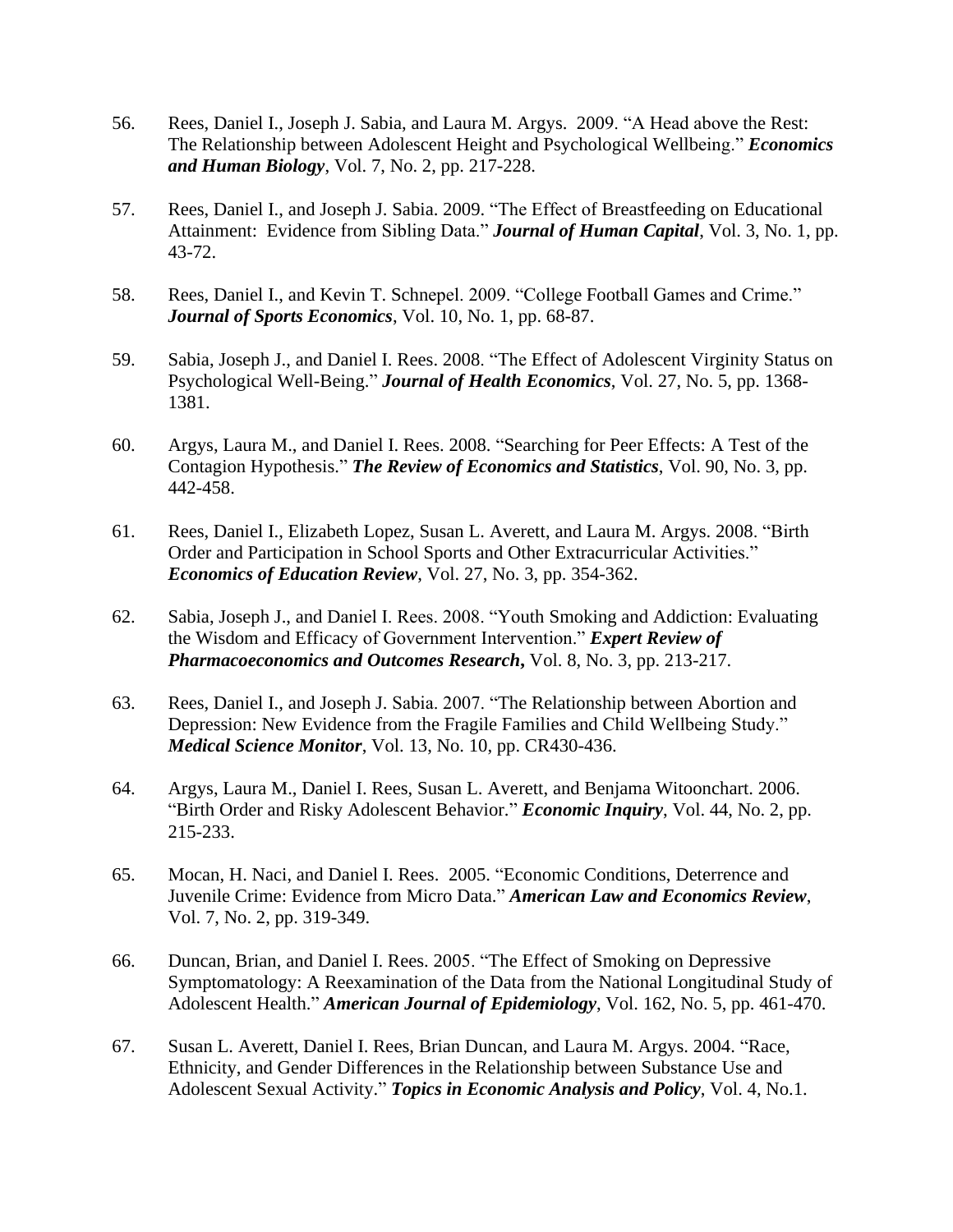- 68. Rees, Daniel I., Jeffrey S. Zax, and Joshua Herries. 2003. "Interdependence in Worker Productivity." *Journal of Applied Econometrics*, Vol. 18, No. 5, pp. 585-604.
- 69. Zax, Jeffrey S., and Daniel I. Rees. 2002. "IQ, Academic Performance, Environment, and Earnings." *The Review of Economics and Statistics*, Vol. 84, No. 4, pp. 600-616.
- 70. Averett, Susan, L., Daniel I. Rees, and Laura M. Argys. 2002. "The Impact of Government Policies and Neighborhood Context on Teenage Sexual Activity and Contraceptive Use." *American Journal of Public Health*, Vol. 92, No. 11, pp. 1773- 1778.
- 71. Block, Stephen R., Steven A. Rosenberg, Yvonne Gunther-Kellar, Daniel I. Rees, and Nancy Hodges. 2002. "Improving Human Services for Children with Disabilities and their Families: The Use of Vouchers as an Alternative to Traditional Service Contracts." *Administration in Social Work*, Vol. 26, No.1, pp. 23-36.
- 72. Rees, Daniel I., Laura M. Argys, and Susan L. Averett. 2001. "New Evidence on the Relationship between Substance Use and Adolescent Sexual Behavior." *Journal of Health Economics*, Vol. 20, No. 5, pp. 837-847.
- 73. Argys, Laura M, Susan L. Averett, and Daniel I. Rees. 2000. "Welfare Generosity, Pregnancies and Abortions among Unmarried AFDC Recipients." *Journal of Population Economics*, Vol. 13, No. 4, pp. 569-594.
- 74. Rees, Daniel I. and Dominic J. Brewer, and Laura M. Argys. 2000. "How Should We Measure the Effect of Ability Grouping on Student Performance?" *Economics of Education Review*, Vol. 19, No. 1, pp. 17-20.
- 75. Goldhaber, Daniel, Dominic J. Brewer, Eric Eide, and Daniel I. Rees. 1999. "Testing for Sample Selection in the Milwaukee School Choice Experiment." *Economics of Education Review*, Vol. 18, No. 2, pp. 259-267.
- 76. Rees, Daniel I., and H. Naci Mocan. 1997. "Labor Market Conditions and the High School Dropout Rate: Evidence from New York State." *Economics of Education Review*, Vol. 16, No. 2, pp. 103-109.
- 77. Argys, Laura M., Daniel I. Rees, and Dominic J. Brewer. 1996. "Detracking America's Schools: Equity at Zero Cost?" *Journal of Policy Analysis and Management*, Vol. 15, No. 4, pp. 623-645.
- 78. Rees, Daniel I., Laura M. Argys, and Dominic J. Brewer. 1996. "Tracking in the United States: Descriptive Statistics from NELS." *Economics of Education Review*, Vol. 15, No. 1, pp. 83-89.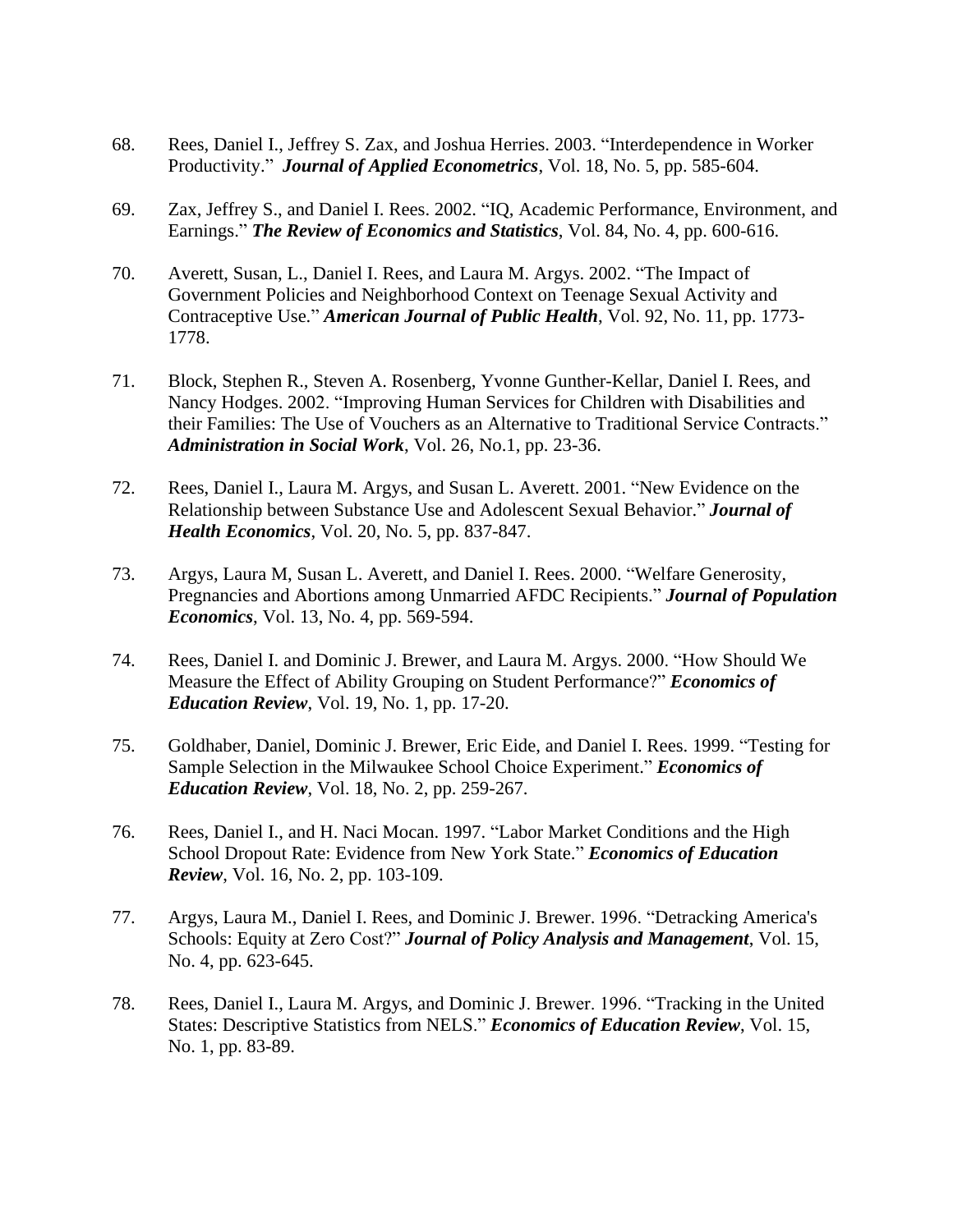- 79. Mont, Daniel, and Daniel I. Rees. 1996. "The Influence of Classroom Characteristics on High School Teacher Turnover." *Economic Inquiry*, Vol. 34, No. 1, pp. 152-167.
- 80. Argys, Laura M., and Daniel I. Rees. 1995. "Unionization and School Productivity: A Reexamination." *Research in Labor Economics*, Vol. 14, pp. 49-68.
- 81. Brewer, Dominic J., Daniel I. Rees, and Laura M. Argys. 1995. "Detracking America's Schools: The Reform without Cost?" *Phi Delta Kappan*, Vol. 77, No. 3, pp. 210-215.
- 82. Rees, Daniel I., Pradeep Kumar, and Dorothy W. Fisher. 1995. "The Salary Effect of Faculty Unionism in Canada." *Industrial and Labor Relations Review*, Vol. 48, No. 3, pp. 441-451.
- 83. Rees, Daniel I. 1994. "Does Unionization Increase Faculty Retention?" *Industrial Relations*, Vol. 33, No. 3, pp. 297-321.
- 84. Ehrenberg, Ronald G., Daniel I. Rees, and Dominic J. Brewer. 1993. "Institutional Responses to Increased External Support for Graduate Students." *The Review of Economics and Statistics*, Vol. 75, No. 4, pp. 671-682.
- 85. Rees, Daniel I. 1993. "The Effect of Unionization on Faculty Salaries and Compensation: Estimates from the 1980s." *Journal of Labor Research*, Vol. 14, No. 4, pp. 399-422.
- 86. Rees, Daniel I. 1991. "Grievance Procedure Strength and Teacher Quits." *Industrial and Labor Relations Review*, Vol. 45, No. 1, pp. 31-43.
- 87. Ehrenberg, Ronald G., Hirschel Kasper, and Daniel I. Rees. 1991. "Faculty Turnover at American Colleges and Universities: Analysis of AAUP Data." *Economics of Education Review*, Vol. 10, No. 2, pp. 99-110.
- 88. Ehrenberg, Ronald G., Randy A. Ehrenberg, Daniel I. Rees, and Eric Ehrenberg. 1991. "School District Leave Policies, Teacher Absenteeism, and Student Achievement." *Journal of Human Resources*, Vol. 26, No. 1, pp. 72-105.

## **OTHER PUBLICATIONS**

- 1. Anderson, D. Mark, Kerwin Kofi Charles, and Daniel I. Rees. Forthcoming. "Re-Examining the Contribution of Public Health Efforts to the Decline in Urban Mortality: Reply to Cutler and Miller." *American Economic Journal: Applied Economics*.
- 2. Anderson, D. Mark, Daniel I. Rees, and Joseph J. Sabia. 2020. "Challenging the Association of Marijuana Laws with Teen Marijuana Use—Reply." *JAMA Pediatrics*, 174(1): 99-100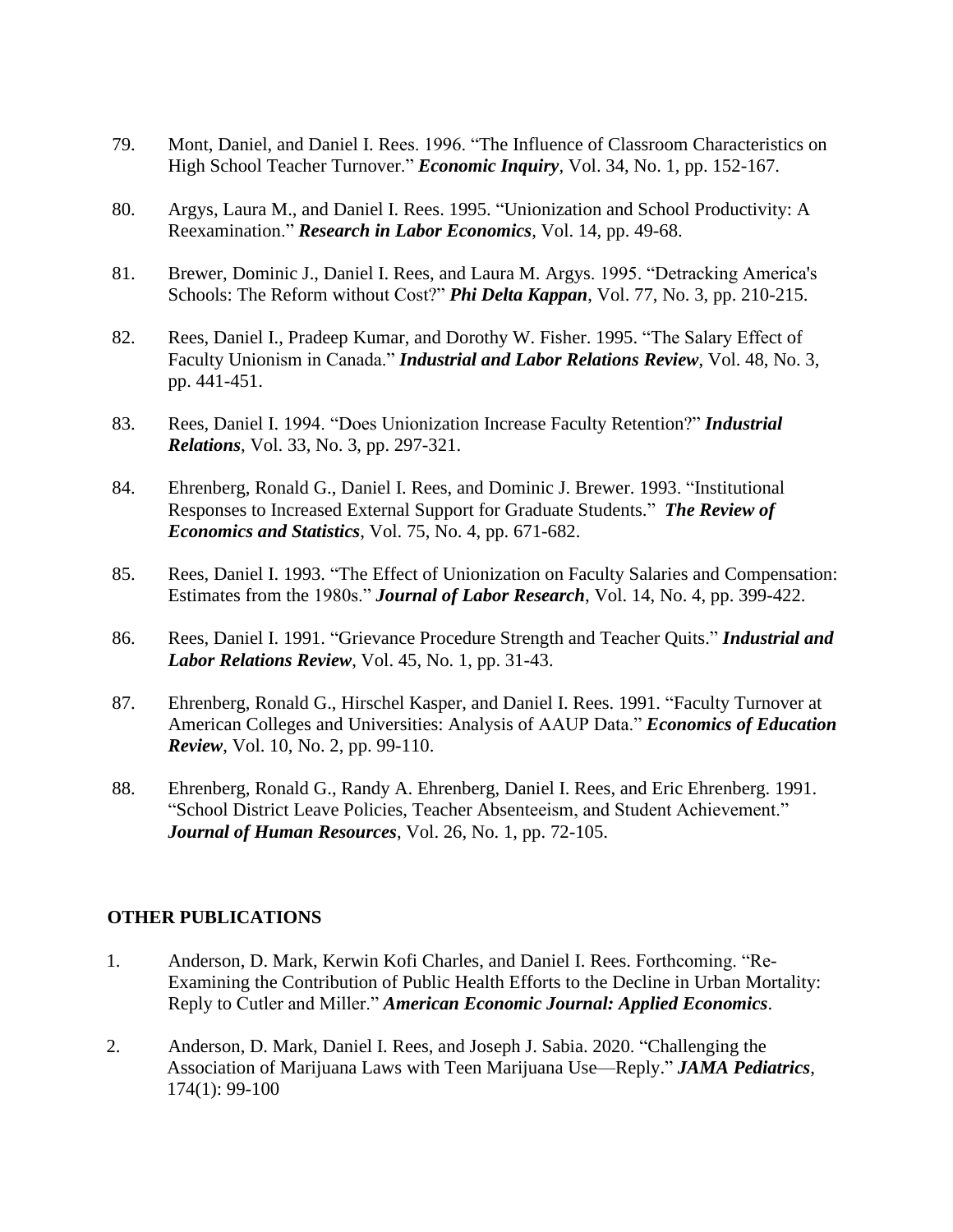- 3. Anderson, D. Mark, Daniel I. Rees, and Joseph J. Sabia. 2015. "Anderson et al. Respond." *American Journal of Public Health*, Vol. 105, No. 4, pp. e8-e9.
- 4. Duncan, Brian, and Daniel I. Rees. 2006. "The Authors Reply." *American Journal of Epidemiology*, Vol. 163, No. 8, pp. 780-781.
- 5. Brewer, Dominic J., Daniel I. Rees, and Laura M. Argys. 1996. "The Reform without Cost? A Reply to Our Critics." *Phi Delta Kappan*, Vol. 77, No. 6, pp. 442-444

# **WORK IN PROGRESS**

- 1. Ali, Mir M., Chandler McClellan, Ryan Mutter, and Daniel I. Rees. "Recreational Marijuana Laws and the Use of Opioids: Evidence from NSDUH Microdata." Under review at the *Journal of Health Economics*.
- 2. Anderson, D. Mark, Kerwin Kofi Charles, and Daniel I. Rees, "The Federal Effort to Desegregate Southern Hospitals and the Black-White Infant Mortality Gap." Under review at the *American Economic Review: Insights*.
- 3. Anderson, D. Mark, Ron Diris, Raymond Montizaan, and Daniel I. Rees. "The Effect of Becoming a Physician on Mental Health." To be submitted.
- 4. Friedson, Andrew, Katherine Meckel, Li Moyan, Daniel I. Rees, and Daniel W. Sacks. "Cigarette Taxes, Smoking, and Health in the Long Run." Under review at the *American Economic Journal: Economic Policy*.
- 5. Peri, Giovanni, Daniel I. Rees, and Brock Smith. "The Effect of Terror Attacks on Political Attitudes: Evidence from European Social Surveys." Under review at the *European Economic Review*.
- 6. Rees, Daniel I., and Brock Smith. "Terror Attacks and Election Outcomes in Europe, 1970-2017." To be submitted.
- 7. Rees, Daniel I., Joseph J. Sabia, and Gokhan Kumpas. "Anti-Bullying Laws and Suicidal Behaviors." Under review at the *Journal of Policy Analysis and Management* (revision requested).
- 8. Joseph J. Sabia, Dhaval Dave, Fawaz Alotaibi, and Daniel I. Rees. "Is Recreational Marijuana a Gateway to Illicit Drug Use and Crime?" To be submitted.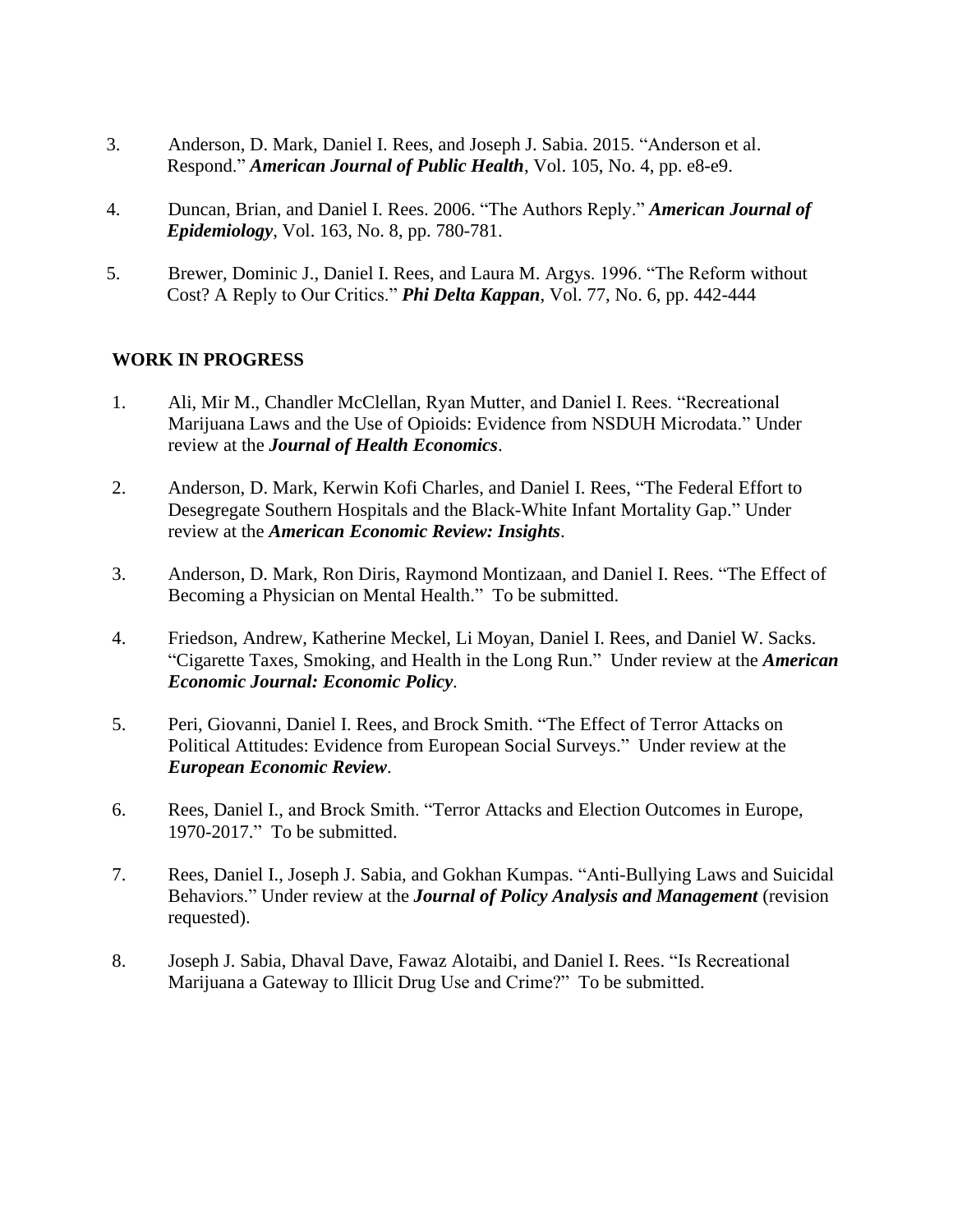## **REFEREE SERVICE**

*American Economic Review, American Economic Journal: Applied Economics, American Economic Journal: Economic Policy, American Journal of Health Economics, American Journal of Preventive Medicine, British Journal of Industrial Relations, Canadian Journal of Economics, Canadian Journal of Higher Education, Canadian Public Policy, Children and Youth Services Review, Contemporary Economic Policy, Demographic Research, Demography, Eastern Economic Journal, Economica, Economic Inquiry, Economic Journal, Economics of Education Review, Economics and Human Biology, Education Economics, Educational Evaluation and Policy Analysis, European Review of Economic History, Great Plains Research, Industrial and Labor Relations Review, Health Economics, International Journal of Drug Policy, International Journal of Sport Finance, IZA World of Labor, Journal of Development Economics, Journal of Economic Surveys, Journal of the European Economic Association, Journal of Health Economics, Journal of Human Capital, Journal of Human Resources, Journal of Labor Research, Journal of Law and Economics, Journal of Occupational and Environmental Medicine, Journal of Policy Analysis and Management, Journal of Population Economics, Journal of Public Economics, Journal of Psychopharmacology, Journal of Quantitative Criminology, Journal of Sports Economics, Journal of Youth and Adolescence, Nicotine and Tobacco Research, Oxford Bulletin of Economics and Statistics, Perspectives on Sexual and Reproductive Health, PLOS Medicine, Quarterly Journal of Economics, Review of Economics of the Household, Review of Economics and Statistics, Social Science and Medicine, Sociological Spectrum, Southern Economic Journal, World Medical and Health Policy*

# **REVIEW PANELS**

- 2012 National Institutes of Health (grant proposal review)
- 2015 National Institutes of Health (grant proposal review)

## **OTHER SERVICE TO THE PROFESSION**

| 2012 | Advisor for the Western Economic Association International (WEAI) Graduate<br><b>Student Dissertation Workshop</b> |
|------|--------------------------------------------------------------------------------------------------------------------|
| 2013 | Advisor for the WEAI Graduate Student Dissertation Workshop                                                        |
| 2018 | Advisor for the WEAI Graduate Student Dissertation Workshop                                                        |
| 2020 | Advisor for the WEAI Graduate Student Dissertation Workshop                                                        |
| 2021 | Advisor for the WEAI Graduate Student Dissertation Workshop                                                        |